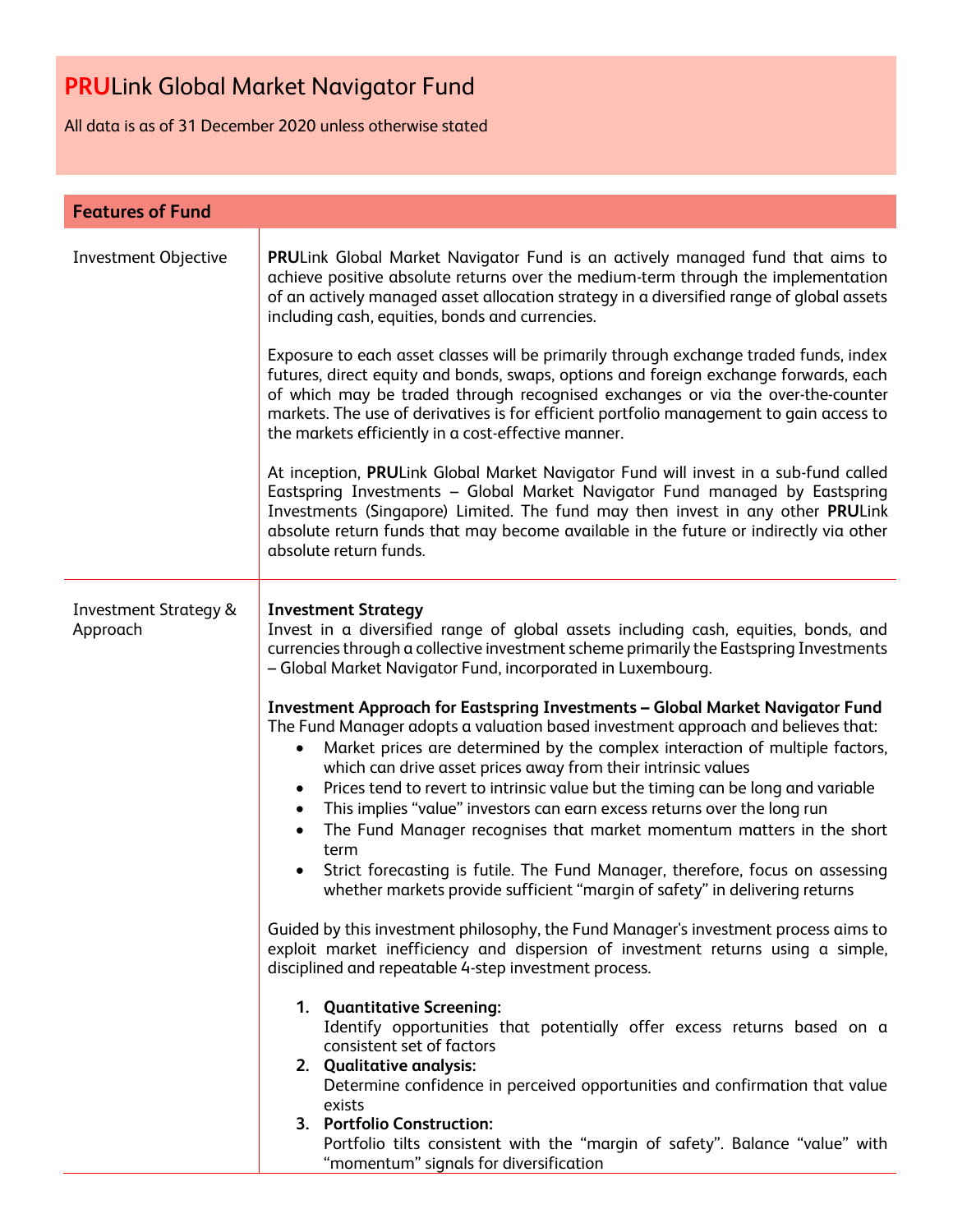All data is as of 31 December 2020 unless otherwise stated

|                               | 4. Risk Control & Review:<br>Ensure integrity of portfolio positions & risk budgets with investment views &<br>fund objectives                                                                                                                                                                                                                                                                                                                                                                                       |  |  |  |  |
|-------------------------------|----------------------------------------------------------------------------------------------------------------------------------------------------------------------------------------------------------------------------------------------------------------------------------------------------------------------------------------------------------------------------------------------------------------------------------------------------------------------------------------------------------------------|--|--|--|--|
| <b>Asset Allocation</b>       | The Fund invests up to 100% of the Fund's NAV in the Sub-Fund(s) determined by the<br>Fund Manager. The balance of the Fund's NAV will be invested in liquid assets.                                                                                                                                                                                                                                                                                                                                                 |  |  |  |  |
| Performance Benchmark         | Maybank 12 month Fixed Deposit Rate<br>For more information on benchmark kindly refer to www.maybank2u.com.my                                                                                                                                                                                                                                                                                                                                                                                                        |  |  |  |  |
| <b>Fund Manager</b>           | Eastspring Investments Berhad (531241-U)                                                                                                                                                                                                                                                                                                                                                                                                                                                                             |  |  |  |  |
|                               |                                                                                                                                                                                                                                                                                                                                                                                                                                                                                                                      |  |  |  |  |
| <b>Fees &amp; Charges</b>     |                                                                                                                                                                                                                                                                                                                                                                                                                                                                                                                      |  |  |  |  |
| <b>Fund Management Charge</b> | Up to 1.50%* p.a.<br>*The actual annual management fee ("investment charge") for PRULink Global<br>Market Navigator Fund will depend on the asset allocation of the fund, which will<br>range from 1.00% per annum for allocation to money market instruments or fixed<br>income securities, to 1.50% per annum for allocation to other assets. The<br>investment charge will be determined on a monthly basis and will be revised<br>whenever the proportion of fund allocated to money market instruments or fixed |  |  |  |  |

*determined.*

Other Charge, if any Nil

*income securities shift by more than 10% since the investment charge was last*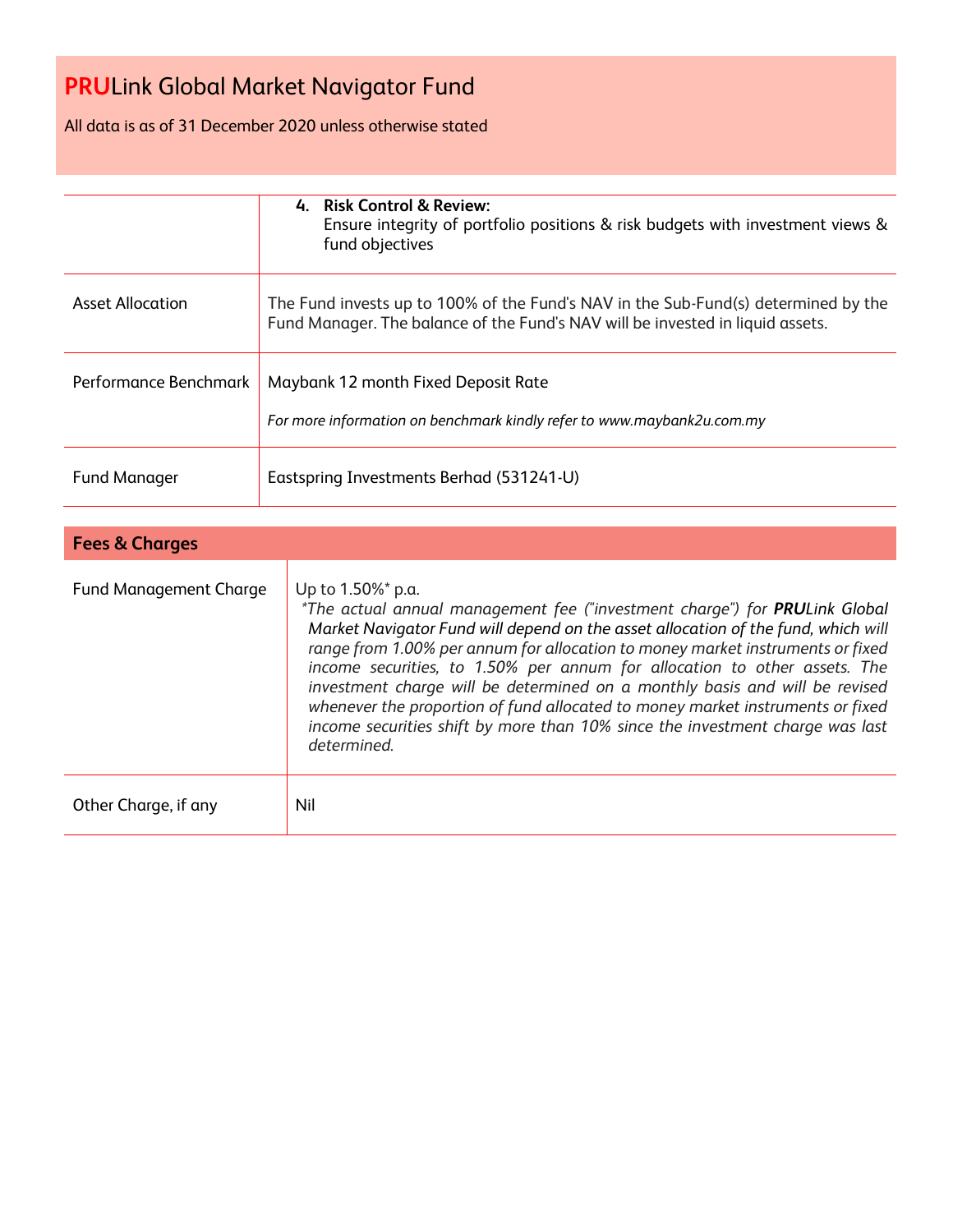All data is as of 31 December 2020 unless otherwise stated

# **Fund Performance**



**PRU**Link Global Market Navigator Fund Vs. 12 Month Maybank Tier 1 Fixed Deposit Rate

**Notice: The graphs are included for illustrative purposes only. Past performance of the fund is not an indication of its future performance**

| Year | <b>Actual Performance</b><br><b>PRULink Global Market Navigator Fund</b> | <b>Benchmark</b><br><b>Maybank 12 Month Fixed Deposit Rate</b> |
|------|--------------------------------------------------------------------------|----------------------------------------------------------------|
| 2011 | $-5.26%$                                                                 | 3.04%                                                          |
| 2012 | 9.40%                                                                    | 3.15%                                                          |
| 2013 | 16.84%                                                                   | 3.15%                                                          |
| 2014 | 6.74%                                                                    | 3.22%                                                          |
| 2015 | 17.50%                                                                   | 3.30%                                                          |
| 2016 | 10.41%                                                                   | 3.21%                                                          |
| 2017 | 1.46%                                                                    | 3.10%                                                          |
| 2018 | $-7.79%$                                                                 | 3.34%                                                          |
| 2019 | 13.19%                                                                   | 3.18%                                                          |
| 2020 | 6.95%                                                                    | 2.22%                                                          |

*Sources: Lipper IM and Bloomberg, 31 December 2020*

Notice: Past performance is not an indication of its future performance. This is strictly the performance of the investment/underlying funds, and not the returns earned on the actual premiums paid of the investment-linked insurance product.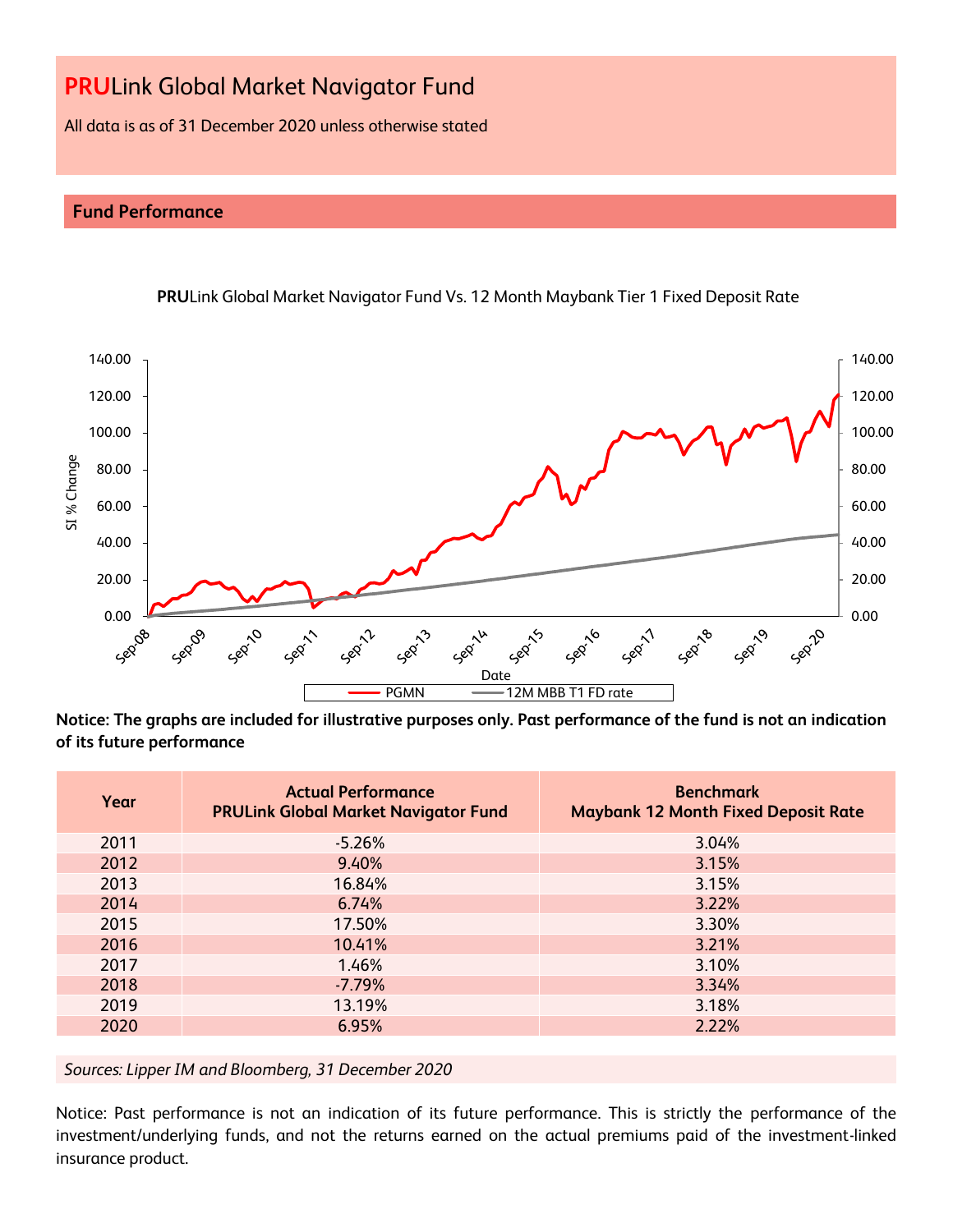All data is as of 31 December 2020 unless otherwise stated

Basis of calculation of past performance:

$$
= \left(\frac{Net\ Asset\ Value\ for\ Year\ n}{Net\ Asset\ Value\ for\ Year\ n-1} - 1\right)\%
$$

## **Additional disclosure for PRULink Global Market Navigator Fund**

**PRU**Link Global Market Navigator Fund invests in the Eastspring Investments - Global Market Navigator Fund.

The fund manager of Eastspring Investments - Global Market Navigator Fund is Eastspring Investments (Singapore) Limited

Management fees may be charged at the Fund and/or Sub-Fund(s) level. Please note that you will be charged a maximum of 1.50% p.a., being the combined annual fund management charge at the Fund and Sub-Fund(s) levels. Sub-Fund(s) with investment strategies to invest in Exchange Traded Funds ("ETF") or other Collective Investment Schemes may incur additional expenses at the Sub-Fund(s) level which is taken as part of the investment strategy considerations to deliver the fund performance.

| Year                   | 2020         | 2019 | 2018     | 2017             | 2016 | 2015            | วก1.<br>$ -$  | 2013       | 2012                   | 2011            |
|------------------------|--------------|------|----------|------------------|------|-----------------|---------------|------------|------------------------|-----------------|
| Net P<br>: Performance | 45%<br>10.4. | .08% | $-8.90%$ | 31%<br>14<br>. . | 76%  | 26%<br><u>.</u> | 72%<br>-<br>. | 14%<br>10. | 5.96%<br>$\sim$ $\sim$ | 37%<br>$-6.31.$ |

*Note: The above return is for Eastspring Investments – Global Market Navigator Fund (Class D)*

Returns are based on third party unit price, net of fees with dividends reinvested, if any, and reported in USD. *Source: Eastspring Singapore, 31 December 2020*

Notice: Past performance is not an indication of its future performance. This is strictly the performance of the investment/underlying funds, and not the returns earned on the actual premiums paid of the investment-linked insurance product.

Basis of calculation of past performance:

$$
= \left(\frac{Net\ Asset\ Value\ for\ Year\ n}{Net\ Asset\ Value\ for\ Year\ n-1} - 1\right)\%
$$

# **Investment Risks**

The Fund is subjected to investment risks including the possible loss of the principal amount invested. The value of the units may fall as well as rise. In addition, the Fund is subjected to specific risk including and not limiting to:

### **Market Risk**

This is the risk that the portfolio is overly/in-appropriately exposed to markets and hence suffers an unexpected loss as a result. As mentioned above, the fund invests long-only in conventional assets and gains exposure to a universe of over 33 countries across global bonds, equities and currencies that have liquid exchange traded funds, futures contracts, forward foreign exchange contracts, swaps or direct local currency bonds. The fund aims to gain access to the markets efficiently and at lower cost via these instruments. Since all positions are fully funded, there is no need to simulate nonlinear or option like payoffs. Nonetheless, we need to understand the market risk that the fund is exposed to from these positions. We analyse this market risk in four dimensions.

• The first is standard deviation. We assume certain volatility for each asset class/ market and combine them into a portfolio volatility analysis.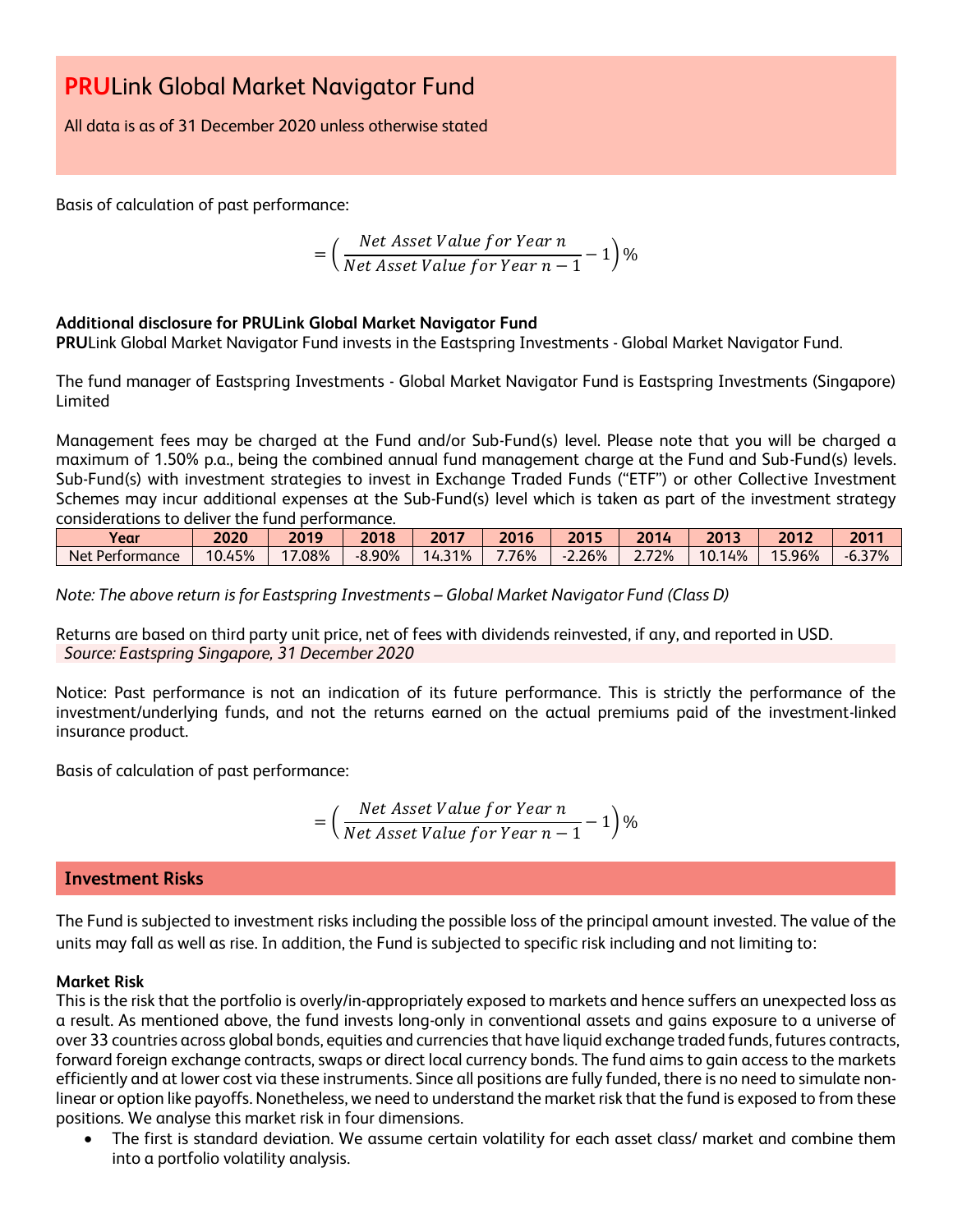All data is as of 31 December 2020 unless otherwise stated

- The second dimension is tail risk. We study the skewness and kurtosis of return distributions to derive an estimate of value-at-risk for the portfolio.
- Thirdly, we look at how the portfolio would have performed over various "high stress" periods in the past such as the Asian Financial Crisis, Tech Bust etc. We evaluate both the length and size of portfolio losses in such scenarios.
- Finally, we consider liquidity and trading cost risk. This is assessed outside a formal model. We look at traded volumes and the size of bid-ask spreads to ascertain whether a particular trade still makes economic sense.This market risk analysis covers the market risk arising from equity, bond, currency volatility as well as the correlation between these various market risks. The final section of the Portfolio Risk Report illustrates the type of risk analysis we use to assess the market risk of the portfolio. If these risk analyses highlight that the fund is taking excessive risk in aggregate or resulting from any particular position, the overall portfolio and positions will be reviewed and adjusted accordingly.

## **Currency Risk**

The Fund is denominated in MYR, while the Sub-Fund(s) may be denominated in other currencies. The performance of the Fund may be affected by movements in the exchange rate between the MYR and the Sub-Fund(s)'s denominated currency. Where applicable, a currency hedge or a currency hedged class of fund may be used to minimise currency risk.

The Sub-Fund(s) or its Target Fund(s)'s underlying investments may be denominated in their local currency, which may differ from the Sub-Fund(s) or its Target Fund(s)'s currency of denomination. The performance of the Sub-Fund(s) or its Target Fund(s) may be affected by movements in the exchange rate between the local currency of its underlying investments and the Sub- Fund(s) or its Target Fund(s)'s denominated currency.

### **Derivatives Risk**

Derivatives may potentially be used to hedge against any risk that may be derived from investing in the Sub-Fund(s), such as, but not limited to, currency risk.

The Sub-Fund Manager(s) or its Target Fund Manager(s) may invest in derivatives which will be subject to risks. While the judicious use of derivatives by professional investment managers can be beneficial, derivatives involve risks different from, and, in some cases, greater than, the risks presented by more traditional securities investments. Some of the risks associated with derivatives are market risk, management risk, credit risk, liquidity risk and leverage risk. Investments in derivatives may require the deposit or initial margin and additional margin on short notice if the market moves against the investment positions. If no provision is made for the required margin within the prescribed time, the investment may be liquidated at a loss. Therefore, it is essential that such investments in derivatives are monitored closely.

The Sub-Fund Manager(s) or its Target Fund Manager(s) has the necessary controls for investments in derivatives and have in place systems to monitor the derivative positions for the Sub-Fund(s) or its Target Fund(s). The Sub-Fund Manager(s) or its Target Fund Manager(s) does not intend to use derivatives transactions for speculation or leverage but may use them for efficient portfolio management and/or risk management. Currency risk is simply one of the market risks which the fund will be exposed to and can be hedged using derivatives such as FX forwards/futures. Often the underlying currency risk may be taken on as a result of buying an underlying equity or bond. If the Sub-Fund Manager(s) or its Target Fund Manager(s) does not want to also take the currency risk associated with these underlying assets, the Sub-Fund(s) or its Target Fund(s) may use Forward Foreign Exchange contracts to hedge any currency risk derived from holdings of non-base currency positions. Essentially this use of currency forwards is to hedge currency risk in the Sub-Fund(s) or its Target Fund(s).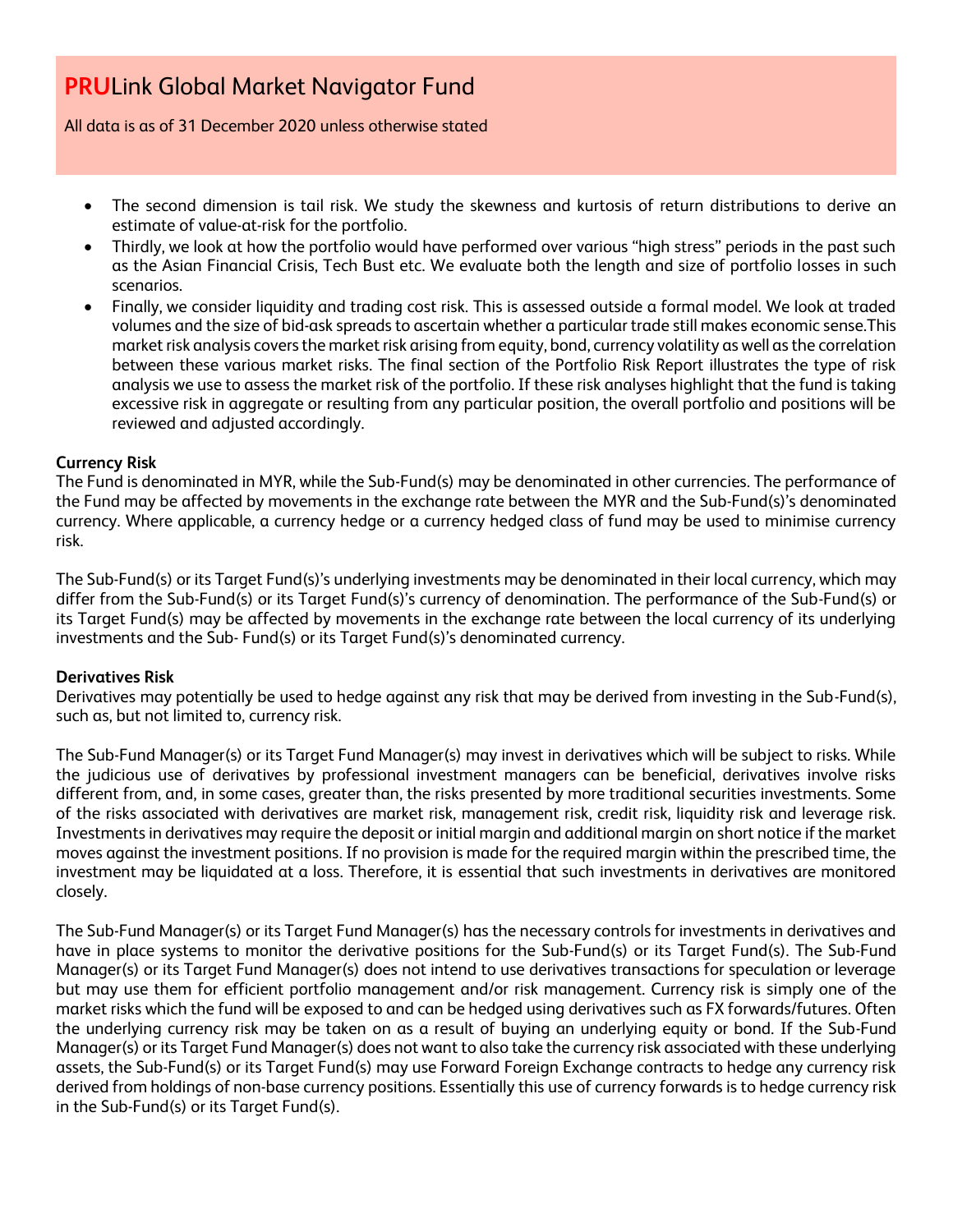All data is as of 31 December 2020 unless otherwise stated

### **Counter-party risk**

As well as the market risk detailed above, the portfolio is exposed to counterparty risk in the sense that any outstanding derivatives positions, or otherwise e.g. deposits may be with a counter-party which will then leave the fund exposed to default risk on that counter-party. For the Eastspring Investments – Global Market Navigator Fund, this typically would involve counterparty risk to FX forward positions used for hedging currency risk. CRTS tracks derivatives exposure by counter-party. The PAMS Fixed Income credit team carries out independent review of our counterparties' risk and financial standing. The defining principles of managing credit risk are defined as follows:

- Credit quality to ensure all existing exposures are supported by disciplined analysis process to determine the acceptability of the obligor's stand-alone credit quality in order to minimize risk of default and capital loss to the funds.
- Credit diversification to ensure we are not overly exposed to a particular group obligor there is a systematic and disciplined framework for achieving adequate credit diversification

# **Liquidity risk**

The bulk of the assets of the funds are in exchange traded securities or OTC instruments such as sovereign bonds. These are by their nature liquid investments. Bespoke instruments like Credit Default Swaps and other non-FX derivative securities are constrained to less than 30% of the fund. As outlined above the CRTS system monitors positions daily to ensure compliance and alerts are sent to fund managers in case of breaches with follow up checks done daily.

## **Operational & Settlement risk**

The Regional Operations Centre is based in Singapore and reports to the Regional Chief Operations Officer. The department is clearly segregated from the front office and organised by functional teams. Each team has a supervisor/manager responsible for monitoring the work undertaken by his team. A large part of the trade settlement process is automated. Computerised records are maintained using a regional accounting system. At end of day, the central dealing team will send a trade summary to the Operations Department electronically via the front office system. Cash Statement reconciliation is done daily and Portfolio Holdings are reconciled every week or whenever there are trades done. PAMS is covered under professional indemnity insurance and fidelity guarantee insurance in respect of claims made against PAMS as a result of the negligence, fraud or dishonesty of its employees in the performance of their duties. KPMG, PAMS' appointed auditor, reviews our operational process annually.

### **Valuation risk**

All exchange traded instruments are priced at close of trade for the exchange. The data for close-of-day price is provided by Bloomberg. Similarly, all fixed income OTC instruments are priced at the close-of-day bid price reported on Bloomberg/ Reuters. For option instruments, we defer to the calculation provided in Appendix I off the CSSF Circular 07/308. All brokers are obliged to provide daily option pricing. We actively seek & compare them against an independent third party option valuation tool called FINCAD. The Regional Operations team bought this system to ensure the posted daily prices from brokers are correct. Prudential Fund Management Services where the Regional Operations team sits is a separate entity from the fund managers at Eastspring Investments (Singapore) Limited.With respect to the Eastspring Investments - Global Market Navigator Fund, we impose the following restrictions to control the Fund's risk:

- No short position or leverage
- Maximum 10% allocation to any single non-developed market
- Maximum 50% allocation to each developed market of US, Europe and Japan
- 10% 15% target annual volatility
- Derivatives trades need to be approved by 2 fund managers.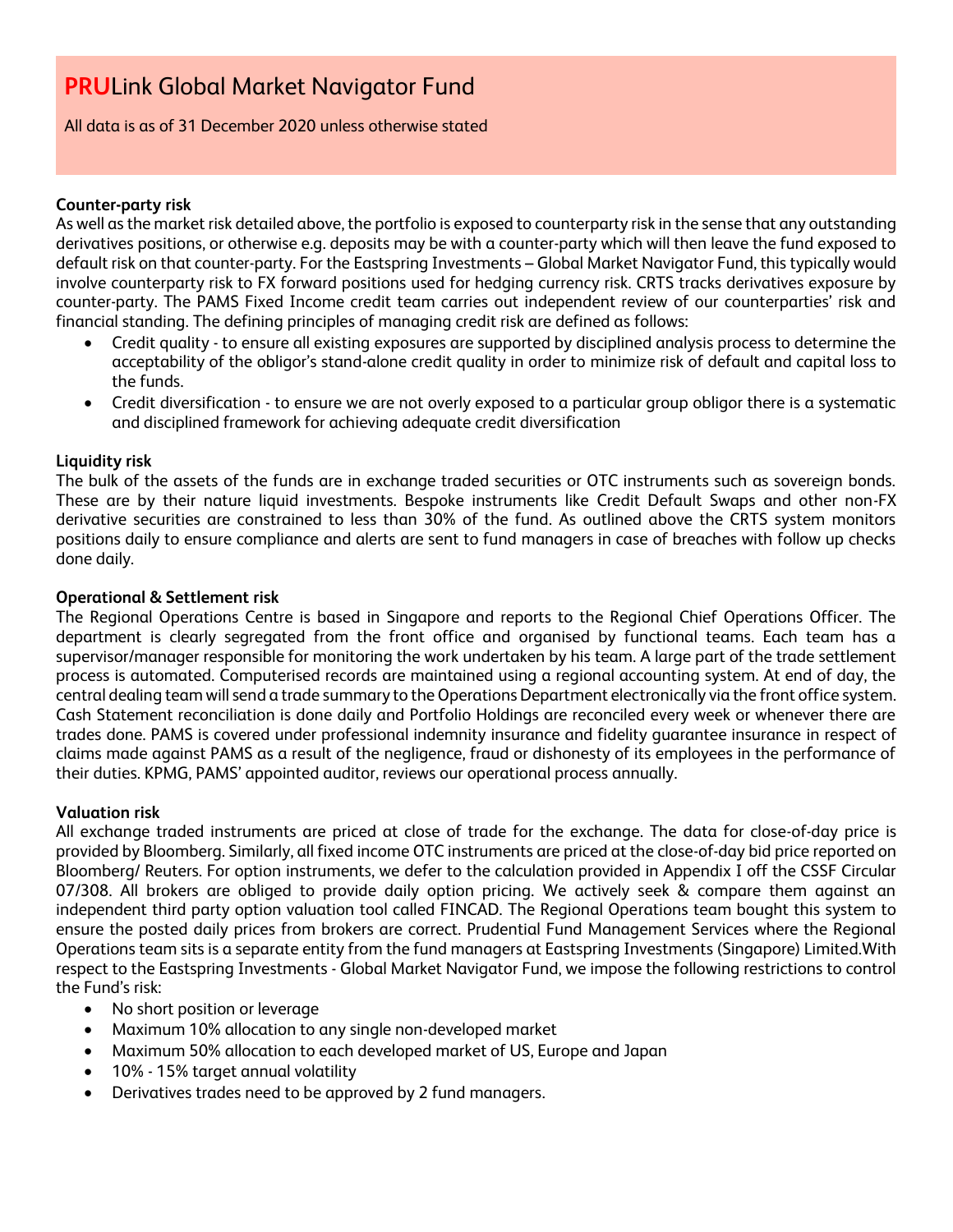### All data is as of 31 December 2020 unless otherwise stated

*The above should not be considered to be an exhausted list of the risks which potential investors should consider before investing in the Fund. Potential investors should be aware that an investment in the Fund may be exposed to other risks of exceptional nature from time to time.*

#### **Risk Management**

The Fund Manager has the following risk management and compliance controls in place to manage the risks:

### **a) Pre-Trade Compliance**

Where possible, all Financial Derivative Instruments (FDI) activities and exposures are monitored with a pre-trade compliance system across the entire business. Rules and investment guidelines are set up in the system as far as possible allowing potential breaches to be immediately identified before a trade is executed. An escalation process is in place to ensure relevant parties are informed when a potential issue occurs.

### **b) Portfolio Risk**

The Fund Manager utilises quantitative techniques to determine the suitability of utilising FDIs. The investment team utilises a number of tools to carry our portfolio construction and to conduct risk analysis including risk/return characteristics. The investment team identifies, manages and monitors investment risks with the aim of achieving the objectives of the Sub-Funds.

### **c) Counterparty Risk**

The Fund Manager has credit risk management and control procedures for assessing, monitoring and limiting credit and counterparty risk across all asset classes and client bases. Reviews of counterparties are performed on a regular basis to assess any changes in credit worthiness and the ability to meet their contractual obligations.

### **d) Risk Oversight**

In addition, The Fund Manager has an independent investment risk team that works with each investment team to ensure that the necessary risk controls and metrics of the risks are in place. The investment risk team reports to the regional risk committee whose principal role is to ensure that the business units operate within the risk management policies and frameworks laid out.

The Fund Manager will ensure that the risk management and compliance procedures and controls adopted are adequate and that it has the necessary expertise to control and manage the risks relating to the use of FDIs.

The Fund Manager may modify the risk management and compliance procedures and controls adopted from time to time as it deems fit and in the interest of the Sub-Fund.